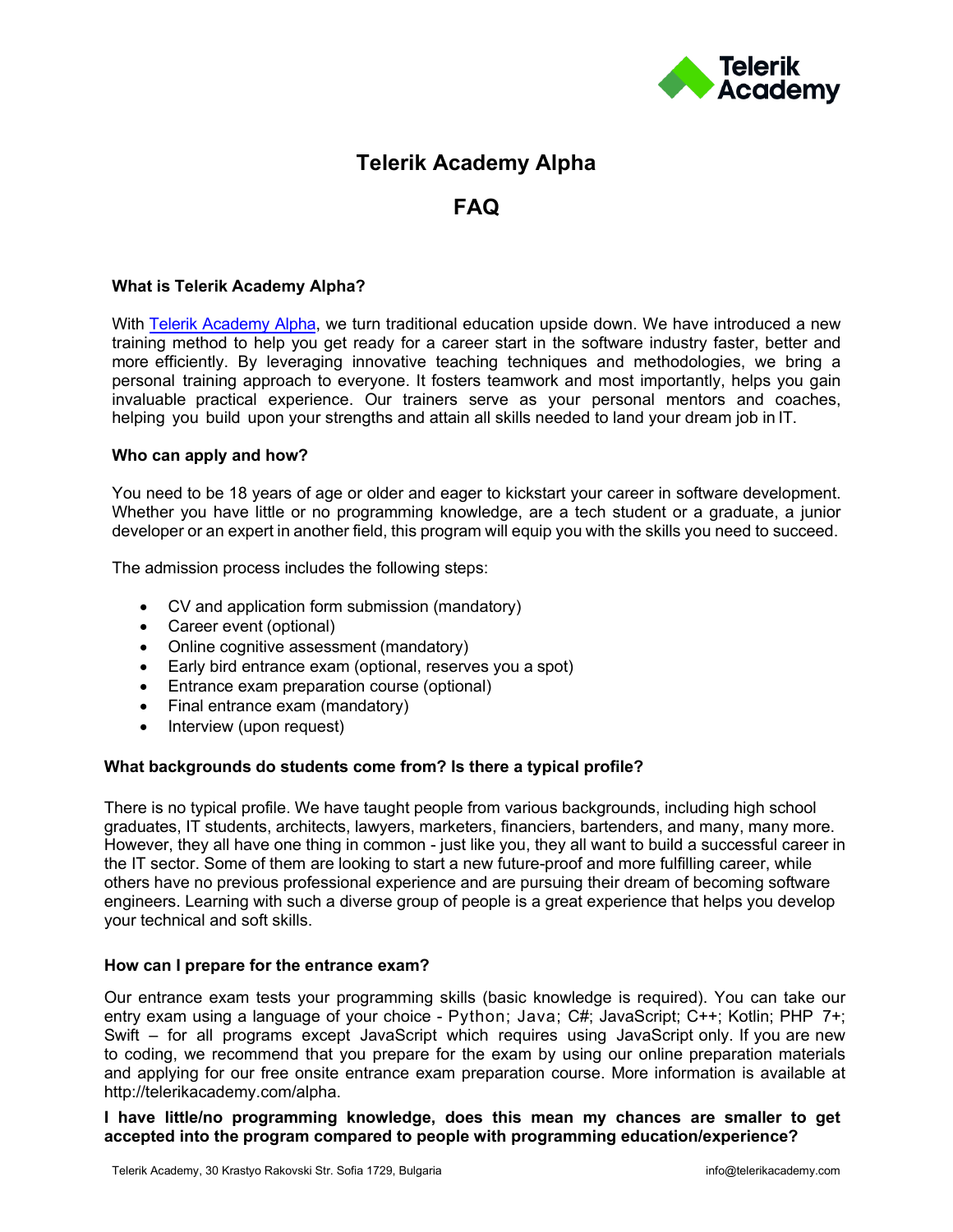

No, all applicants will be assessed based on their entrance exam results, their application and motivation to participate in the program overall.

If you are completely new to programming, we recommend that you apply for our entrance exam preparation course. It is held once a week during weekends and is six weeks long. More information is available at [http://telerikacademy.com/alpha.](http://telerikacademy.com/alpha) 

## **How much time do I need to prepare for the entrance exam if I don't have any experience in programming?**

The time necessary to prepare for the entrance exams depends mainly on your learning pace. Up to two months of regular learning and exercising should be more than enough to master the material tested at the entrance exams.

## **How can I take part in the exam preparation course?**

You need to complete your Alpha preparation course application within the deadline specified on our website. If admitted in the exam preparation course, you will be invited to join it via e- mail.

## **How can I take part in the practice exams?**

Practice exams will be held in our learning system, and you will be able to take them online. You can access the exams at any point in the timeframes [listed in our ti](https://learn.telerikacademy.com/mod/page/view.php?id=7334)[meline. Once yo](https://learn.telerikacademy.com/mod/page/view.php?id=7335)u enter an exam, you will have 3 hours sharp to solve the problems and submit your solutions. Please have in mind that results from the mock exams are NOT part of the application process and you will NOT be able to apply for the program with your practice exam results. These are merely for you to test your skills and knowledge, and a good assessment of your preparation towards the actual exams.

## **Is there a minimum passing score for the entrance exam?**

No. We use a holistic review process when evaluating applicants for admission.

## **What will the cognitive assessment include?**

The cognitive assessment is a 12-minute timed assessment that measures general cognitive ability and the ability to learn, adapt, and grasp new concepts and handle complexity. The cognitive assessment does not measure IQ or previously acquired knowledge, skills or willingness to make an effort to learn new things but indicates how fast an individual can be expected to acquire new knowledge. The score is referenced against the general population norm. Candidates receive an e- mail invite to take the test online within 1-3 days prior to the entrance exam.

## **What is the candidate selection process?**

We use a holistic review process when evaluating applicants for admission. The final selection of candidates is not based on a simple formula of grades and tests scores. Instead, we consider a variety of factors: application documents, online cognitive assessment, entrance exam results, personal motivation for applying, etc. Some candidates might also be invited to attend interview to additionally discuss their career and development aspirations.

## **If I am invited for an interview what will that include?**

Interviews will focus on candidates' motivation and aspirations and will determine if the program is appropriate for each candidate based on their needs and expectations.

## **Will the program be online or onsite?**

For your safety and convenience, Telerik Academy Alpha will be held online. Keeping everything else unchanged. Here you can learn more about how we continue to provide stellar IT training online.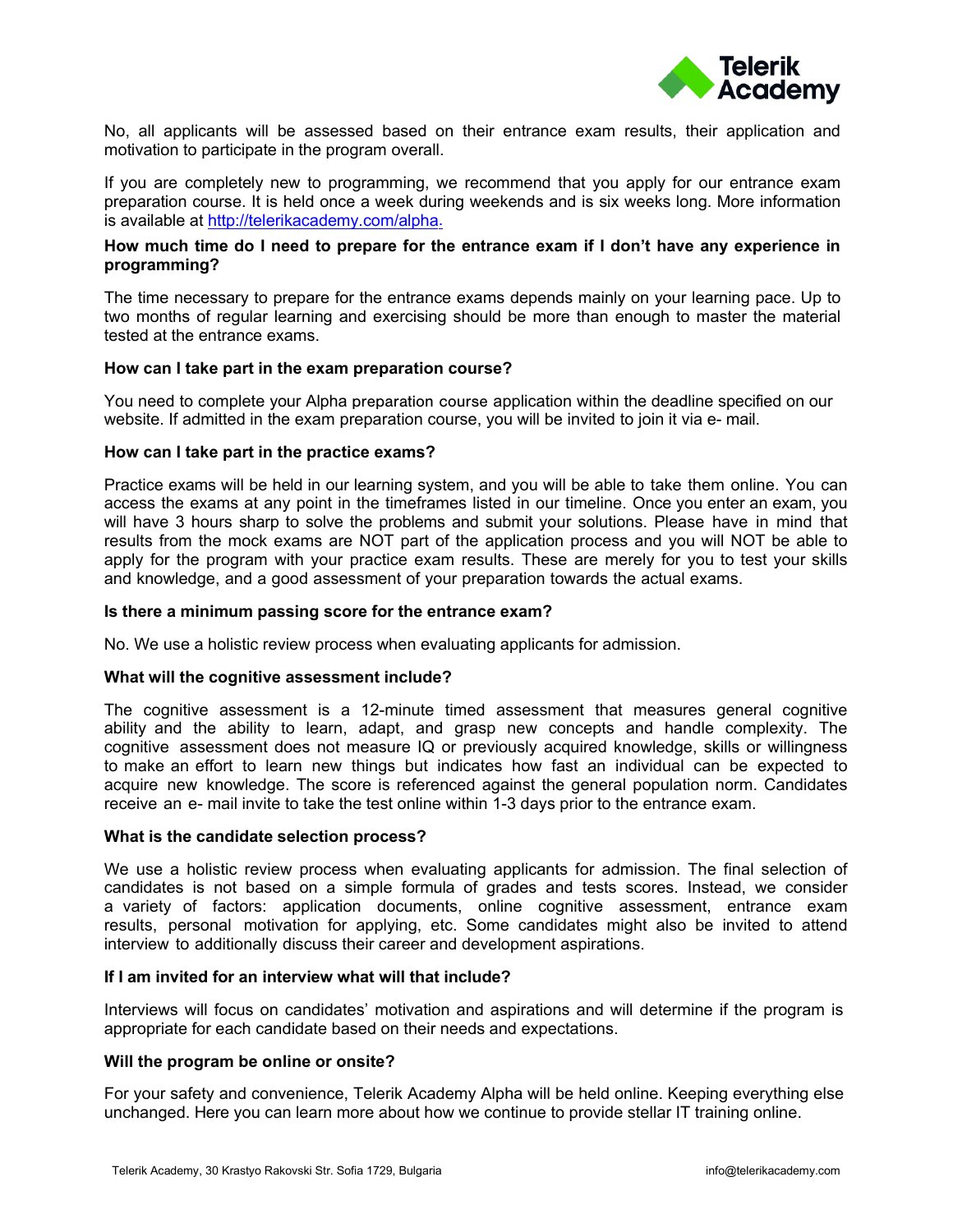

The program will be held online. While we transitioned to an online format, we kept everything else unchanged: same high-quality training, engaging learning experience, and 100% focus on practice.

Attendance (both onsite and online) is key to our students' successful graduation. Students must attend all classes. Up to 10 days of absence are allowed, plus the program has three self-preparation weeks where no attendance is required.

## **Do I need to know Bulgarian and English to be part of the program?**

Please note that although all our materials are in English, the courses are held in Bulgarian. Hence, you need to have a good understanding of English and full proficiency in Bulgarian in order to participate.

## **Can I work while attending the program?**

All Alpha programs are immersive 6-month programs and require 100% participation. Telerik Academy Alpha with Java, C# and JavaScript trainings are held Monday-Friday. Expect 4 hours of trainings every workday, plus additional time for self-preparation. Due to the format of the program, maintaining a full-time job while attending these programs will be very difficult to impossible.

Telerik Academy Alpha QA trainings are held 2-3 times a week in the evenings, which makes it suitable to maintain a part-time or even non-demanding full-time job while attending evening classes. Expect 9-12 hours of trainings per week, plus additional time for self-preparation.

## **Can I miss a lecture at all?**

You can have up to 10 days of absence throughout the course for Telerik Academy Alpha Java, JavaScript, C# and Python, and up to 6 days of absence for Telerik Academy Alpha QA.

## **What happens if I miss a lecture - will I have access to the materials online?**

Every lecture will be video recorded, and you will have access to it once it gets uploaded to our learning system.

## **Do I have to sign a contract to join the program?**

Yes, all admitted students have to sign a contract with Telerik Academy prior to the program start. If you'd like to pay your tuition fee in installments, you would also have to sign a second contract – with our bank partner.

## **What happens if I drop out of the program?**

In case of any unforeseen and unintended circumstances and within the first 8 weeks of your tuition for Java, C#, JavaScript and Python trainings, and within the first 9 weeks for QA trainings, you can drop out of the program with no accrued costs.

## **Are we going to have homework assignments?**

You will not be expected to submit homework on a regular basis but based on your progress and the specifics of the topic you are covering. You might be given home assignments throughout the program.

## **Do all students graduate?**

Students must successfully pass all requirements and assignments to graduate.

## **Will I receive a certificate at the end of the program?**

Graduates will receive a certificate, which is widely recognized in the IT industry in Bulgaria.

## **Will I land a career in the software industry upon graduation?**